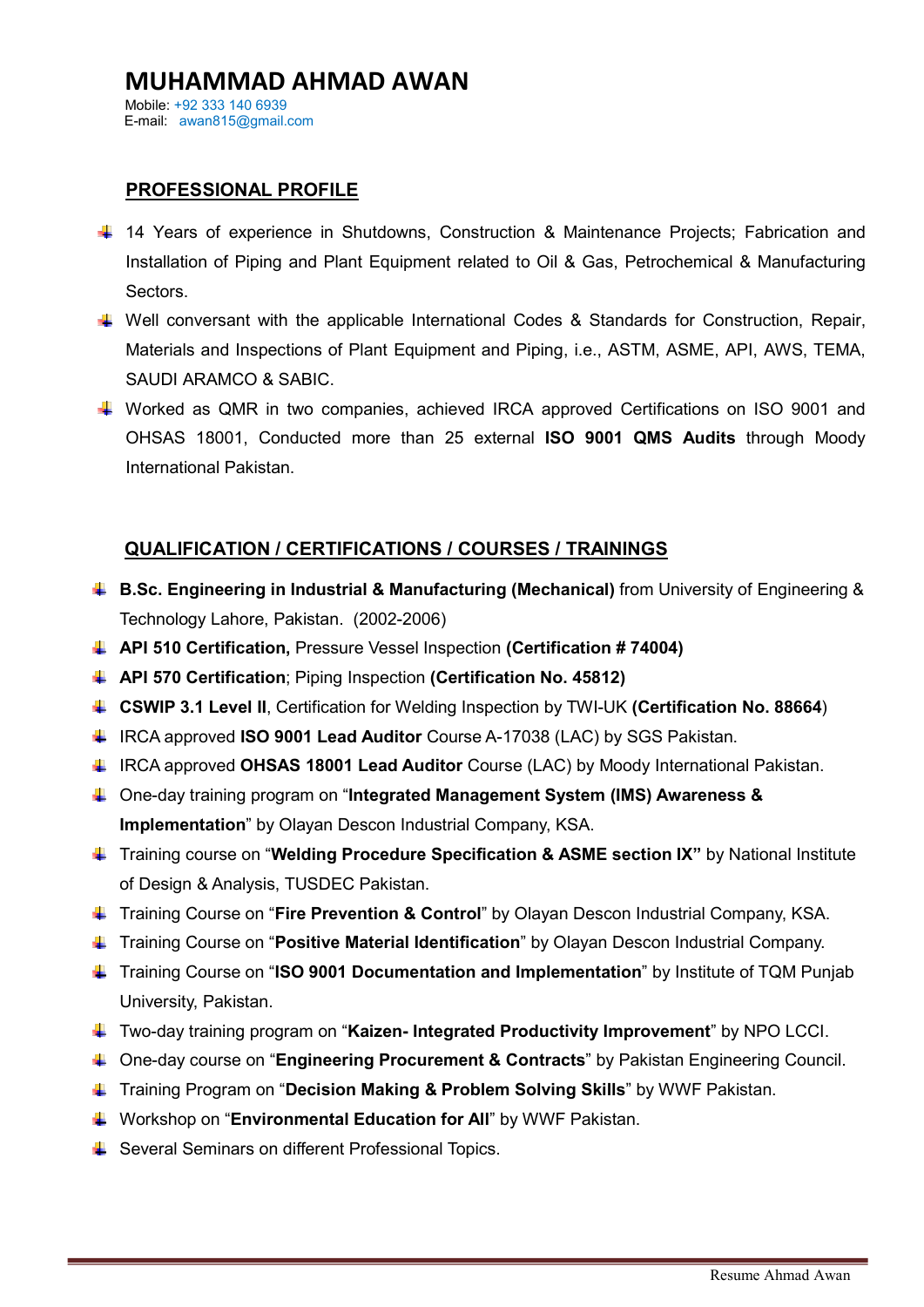# WORK EXPERIENCE

### OLAYAN DESCON INDUSTRIAL/ENGINEERING COMPANY April 2011 - April 2019 Lead Quality Engineer

### RESPONSIBILITIES

Responsibilities as **Project Quality Manager** at Abqaiq Plant Saudi Aramco Project(2017-2019):

- To ensure compliance of Saudi Aramco Standards and Specifications
- $\downarrow$  Supervision of all QC personnel as per Q- Schedule requirements
- **4** Monthly Submission of Project Quality Management Report(QMR)
- Submission of Two Weeks Look Ahead Inspection Plan(TWLA)
- **↓ Weekly Quality Meetings**
- $\downarrow$  Arrangement for the closing of LBEs/NCRs
- $\blacktriangle$  Arrangement of Tool Box Trainings/talks before start of each new activity.

## Responsibilities as Lead QA/QC (in Olayan Descon)

- F Preparation and Implementation of QA/QC documents as per Project Scope. (Project Quality Plan, ITPs, WPS, WQTRs and other related QC procedures) for all project phases including Design, material procurement & Construction.
- $\downarrow$  Quality monitoring for all stages of project construction including material receiving, fabrications, installation / erections, pressure testing, Tie-ins, pre-commissioning activities and upto final acceptance to ensure compliance with applicable standards and project specifications.
- Assignment and supervision of QC Supervisor/Inspectors.
- **Determination of NDT requirements as per SOW and arrangement of NDT Services.**
- **4** Arrangement of final handover documentation (QA/QC Dossier/Turnover Packages).
- $\overline{\phantom{a}}$  Responsible for ASME R-Stamp and U-Stamp jobs.

## JOBS PERFORMED:

## PROJECTS

| <b>PROJECTS</b>                                                         | <b>CLIENTS</b>           |
|-------------------------------------------------------------------------|--------------------------|
| Installation of Backup Liquid Burn Pit Project at ABQAIQ Plant          | ABQAIQ, Saudi Aramco     |
| (Worked as Project Quality Manager 2017-2019)                           |                          |
| Construction of Separate Flare Stack System for Plant III. (March to    | AR RAZI (SABIC E&PM)     |
| October 2016, 08 months Project including Shutdown)                     |                          |
| Linde SIGAS2 EI Installation Project. (6 Month duration)                | Linde-Dammam             |
| Cold Box Revamp Project (Including Fabrication of Structural Integrated | Petro Kemya (E&PM-SABIC) |
| Piping Module) (6 months duration)                                      |                          |
| IPC - Infrastructure Pipe Line Project (Ethylene Pipe line & RAW water  | <b>SIPCHEM</b>           |
| Pipe line) (01 year duration)                                           |                          |
| Condensate Hammering Piping Modification Project @ MTBE Plant           | SADAF (SABIC)            |
| (Including Fabrication of ASME U-Stamp Vessel)                          |                          |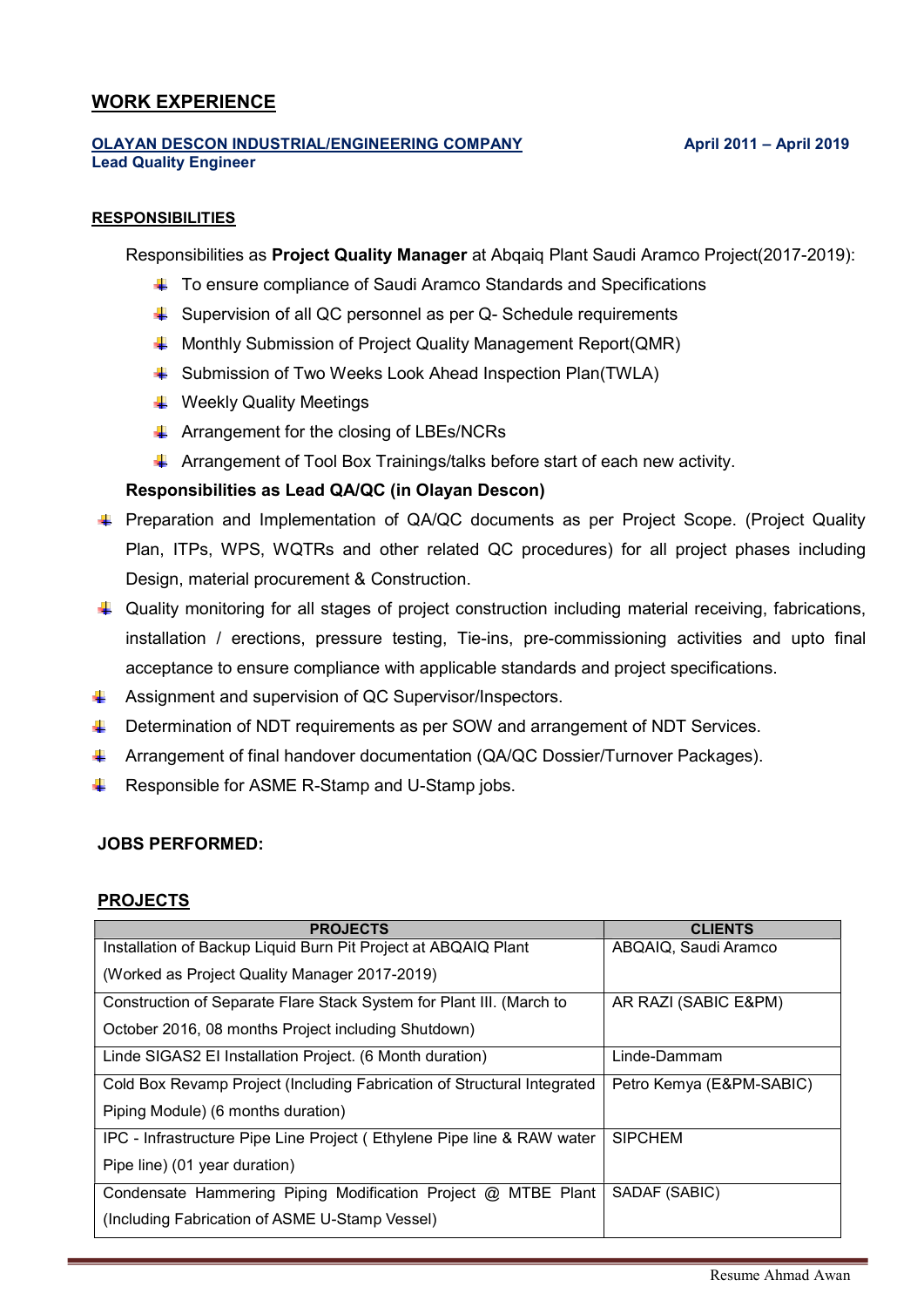| (06 moths duration)                                                     |                          |
|-------------------------------------------------------------------------|--------------------------|
|                                                                         |                          |
| Construction of 24" GAN / GOX Pipe Lines from GAS-Jubail for PTC        | GAS-Jubail (SABIC E&PM)  |
|                                                                         |                          |
| and PCC in Jubail-II. (06 months duration)                              |                          |
| Sectional Retubing of Water Tube Boliers # 11 & 13, at South Steam      | ABQAIQ, Saudi Aramco     |
| Plant. (03 months duration each)                                        |                          |
|                                                                         |                          |
| Installation of 6" New Flare Line from Olefins Storage Area to Existing | Saudi Kayan (SABIC E&PM) |
| LP Polyethylene Elevated Flare header.                                  |                          |
| (01 year, one of short duration several design modification projects    |                          |
| inside Saudi Kayan)                                                     |                          |
| Replacement of Tank Bottom/Annular Plates.                              | Saudi Kayan (SABIC E&PM) |
|                                                                         |                          |
|                                                                         |                          |
| Construction of Acetylene reactor's pressurizing line from ethylene     | Saudi Kayan (SABIC E&PM) |
| vapour start up line in Olefins Plant.                                  |                          |
|                                                                         |                          |

# **SHUTDOWNS**

| <b>SHAUT DOWNS</b>                                                     | <b>CLIENTS</b>              |
|------------------------------------------------------------------------|-----------------------------|
| T&I Major T/A, EIS WORK, Nov. 2017                                     | RasTanura Refinery,         |
|                                                                        | Saudi Aramco                |
| Major T/A of Ethylene Plant, March 2016                                | SADAF (SABIC)               |
| OPD2 Major Turnaround, Oct. 2015                                       | Saudi Aramco Shell Refinery |
|                                                                        | (SASREF)                    |
| DR Module-E Shutdown, April 2014                                       | HADEED (SABIC)              |
| VBU Shut downs, February 2014, 2018                                    | Saudi Aramco Shell Refinery |
|                                                                        | (SASREF)                    |
| TGU SDs - April 2018, January 2016, Nov. 2013                          | Saudi Aramco Shell Refinery |
|                                                                        | (SASREF)                    |
| Installation of 3rd Stage Steam Re-heaters (K84-E-178 A/B) at Sulphur  | Khursaniyah Gas Plant,      |
| Recovery Plant (2013)                                                  | Saudi Aramco                |
| Repair of defective packing sections of K86 Air Strippers,             | Khursaniyah Gas Plant,      |
| (R-Stamp Jobs in 2013 & 2014)                                          | Saudi Aramco                |
| Fabrication & Installation of Internals for Reactor and Regenerator at | SADAF (SABIC)               |
| MTBE plant (2014 & 2012)                                               |                             |
| Elbow Sleeve Fabrication & Installation at 24" Flare Line (with Online | SHARAQ (SABIC)              |
| Welding)                                                               |                             |